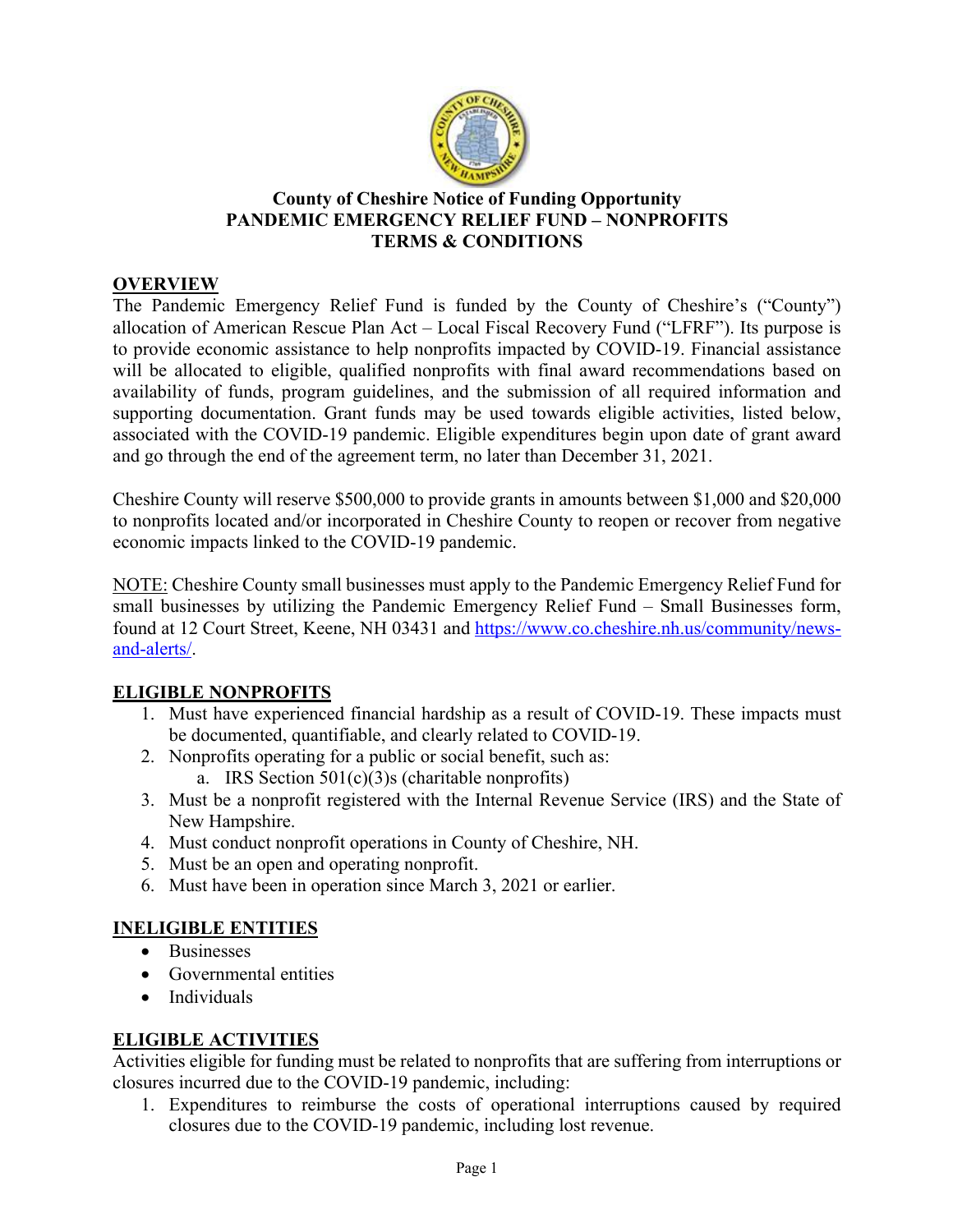2. Fund payments may be used for economic support if such expenditures are determined to be necessary. For example, the fund may be used to provide grants to benefit nonprofits that closed voluntarily to promote social distancing measures or that are or were negatively affected by a decrease in fundraising ability resulting from the COVID-19 public health emergency.

The list below provides examples of **ineligible activities** or **costs not covered**:

- 1. Damages covered by insurance
- 2. Workforce bonuses other than hazard pay or overtime
- 3. Severance pay
- 4. Legal settlements
- 5. Property taxes
- 6. Personal activities/goods/services unrelated to COVID-19

### **APPLICATION PROCESS**

Applications will be made available by the County of Cheshire, NH.

Applicants are limited to one application per  $501(c)(3)$  entity.

Applications will be accepted between Sept. 1, 2021, and Sept. 24, 2021. Applications sent via mail must be postmarked by or on Sept. 24, 2021. Applications sent via email must arrive by or on Sept. 24, 2021 and must be sent to:

perf@co.cheshire.nh.us

Cheshire County will make award amount determinations based on the information provided in these applications; final award amounts will be pro rata to the number of awardees. If the number of eligible applicants exceeds the available award amounts, Cheshire County will prioritize eligible applicants in the order that they applied.

Applicants must attach the following documents to their application:

- 1. 2019 or 2020 Tax Return;
- 2. W-9 Form; and
- 3. Documentation proving valid  $501(c)(3)$  status (unedited screenshots are sufficient).

Grant awardees and award amounts will be selected through an impartial selection board ("Board") that will consist of three (3) Cheshire County employees. In order to support the most vulnerable in Cheshire County, applicants that meet the following criteria will be weighted more heavily by the Board:

• Entities that have not yet received COVID-19-related funding.

## **CONTACT INFORMATION**

Contact ARPA Project Manager William Pearson with questions, comments, and/or application assistance. Please include the name of the applicant nonprofit and email address in your email.

William Pearson (603) 714-9075 wpearson@co.cheshire.nh.us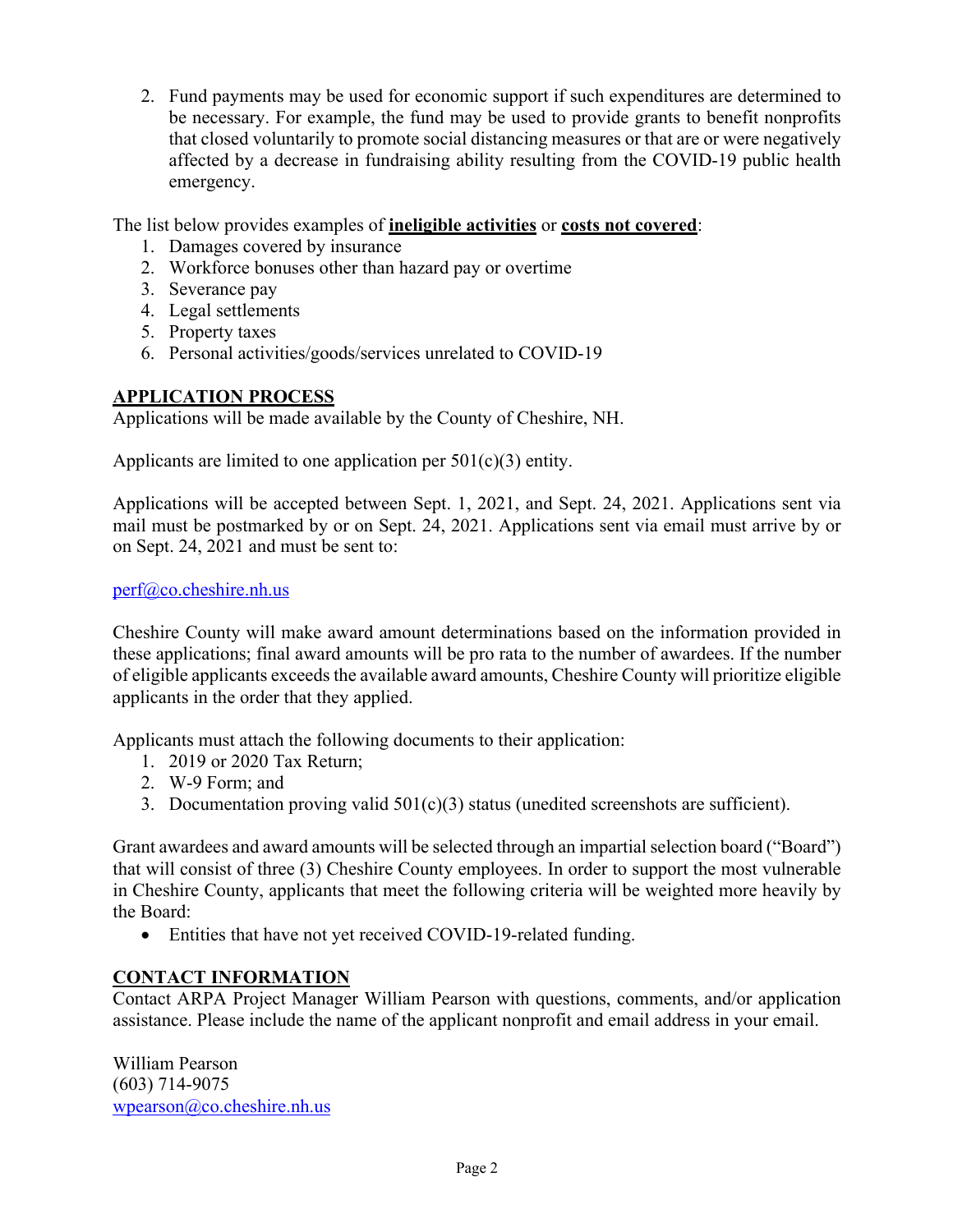In the event that William Pearson is unavailable, contact Grants Manager Suzanne Bansley. Please include the name of the applicant business and email address in your email.

Suzanne Bansley (603) 355-3023 sbansley@co.cheshire.nh.us

# **PRIVACY**

Information provided through the application process is the responsibility of each applicant. Applicants agree not to hold Cheshire County, NH, its affiliates, members, partners, and staff liable for any losses, damages, costs, or expenses of any kind relating to the use or the adequacy, accuracy, or completeness of any information appearing in an application.

## **CONFLICT OF INTEREST**

Any employee, officer, or agent of Cheshire County participating in the selection, award, or administration of Pandemic Emergency Relief Fund must disclose to the Board in writing if he or she has a real or apparent conflict of interest regarding any applying entities. Such a conflict of interest would arise when the employee, officer, or agent, any member of his or her immediate family, his or her partner, or an organization which employs or is about to employ any of the parties indicated herein, has a financial or other interest in or a tangible personal benefit from an entity considered for Pandemic Emergency Relief Funding. The officers, employees, and agents of Cheshire County may neither solicit nor accept gratuities, favors, or anything of monetary value from Pandemic Emergency Relief Fund recipients. Cheshire County employees, officers, or agents with a conflict of interest must disclose the conflict in writing to the Board, recuse themselves of any vote pertaining to the contract, and dismiss themselves from any conversation(s) relating to a contract or its terms or conditions.

## **PUBLICITY**

If awarded, be advised that the business/applicant's application information, name, statements, and other information provided during the award process may be used for promotional purposes in all forms and media and the business/applicant may be contacted by Cheshire County, NH for such purposes. Until notified, applicants must agree not to share any status as a finalist publicly, including but not limited to all social media platforms, news media, or local publications.

# **RECORD RETENTION**

If an award is made as a result of this application, the applicant/awardee is required to retain all records pertaining to matters covered by this application and any resulting award, including, but not limited to, income, expense, and payroll records. Any award resulting from the application may be subject to federal audit requirements. For the period beginning on the date of award to December 31, 2021 and for five (5) years thereafter, at any time during the normal business hours of the applicant/awardee, and as often as the State, or federal auditors shall demand, the applicant/awardee shall make available to the federal auditors all records pertaining to matters covered by this application and any resulting award. The applicant/awardee shall permit the State, or federal auditors, to audit, examine, and reproduce such records, and to make audits of all records, including but not limited to all contracts, invoices, materials, payrolls, records of personnel, and other information pertaining to all matters covered by this application and any resulting award.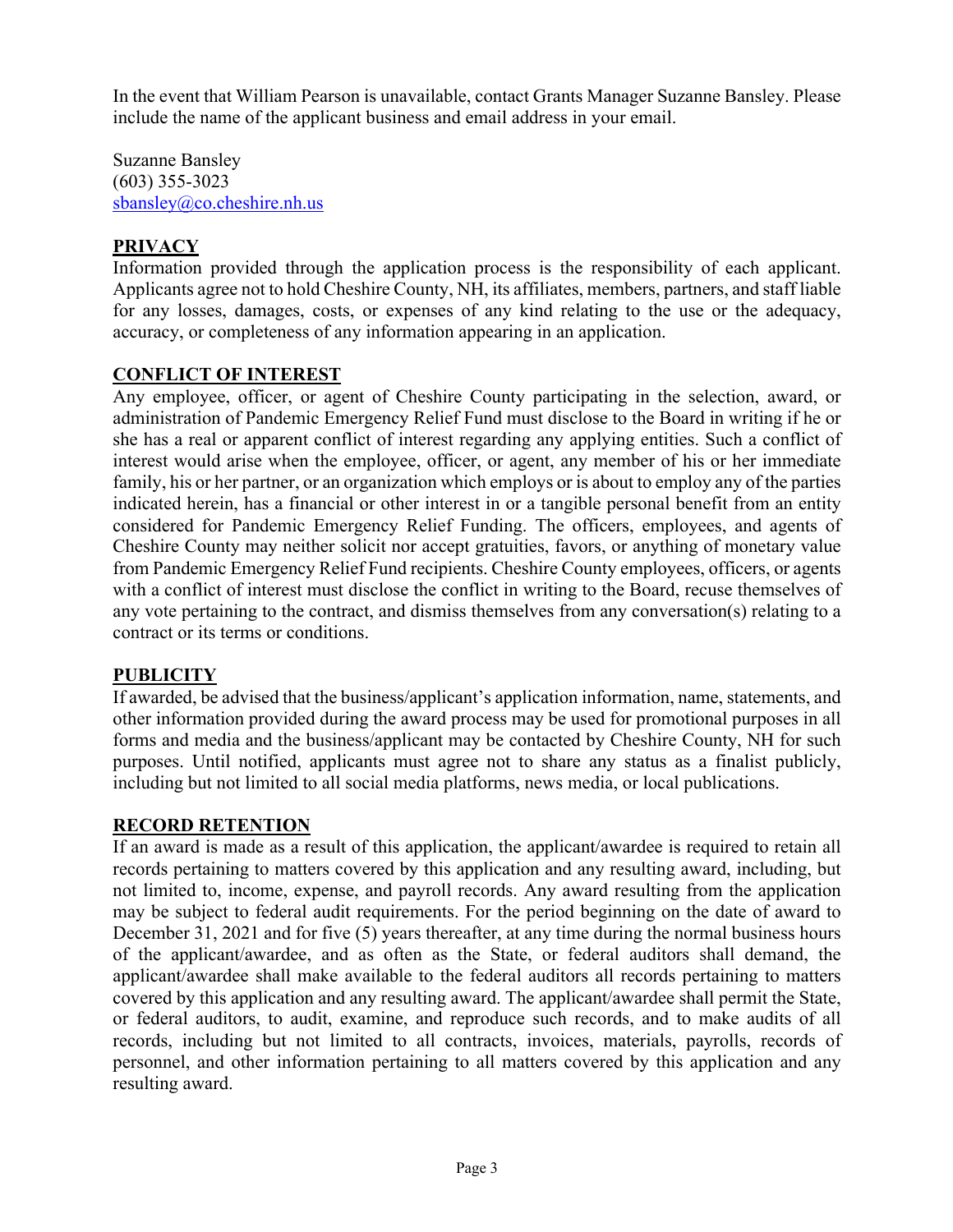### **CLOSE OUT AND RECOUPMENT**

If an award is made as a result of this application, applicant/awardee shall submit a Final Report to Cheshire County by February 28, 2022. The Final Report should demonstrate all costs of business interruption due to COVID-19, including necessary business expenditures incurred due to the public health emergency with respect to COVID-19, and/or total decreased or lost revenue as a result of COVID-19, that occurred between March 13, 2020 and December 31, 2021. Revenue loss shall be supported by submission of calendar year 2019 documentation of total revenue received; and calendar year 2020 total revenue received; and calendar year 2021 total revenue received. The report shall also include all other COVID-19 relief or assistance received from any source during the reporting period. Such accounts shall be supported by receipts, invoices, bills, or other similar documents and tax or accounting records. The amount of this grant shall be excluded from the calculation of total revenue for 2021. If actual costs of business interruptions are not at least as much as represented by the applicant/awardee on this application, the award may be subject to recoupment in an amount not to exceed the identified discrepancy.

#### **SUBMISSION GUIDANCE**

It is recommended that, before completing and submitting the online form, applicants save their answers in a separate backup document. We cannot accept changes to applications once they have been submitted, so please review all submissions carefully. You will receive a confirmation email/call upon successful receipt of this application.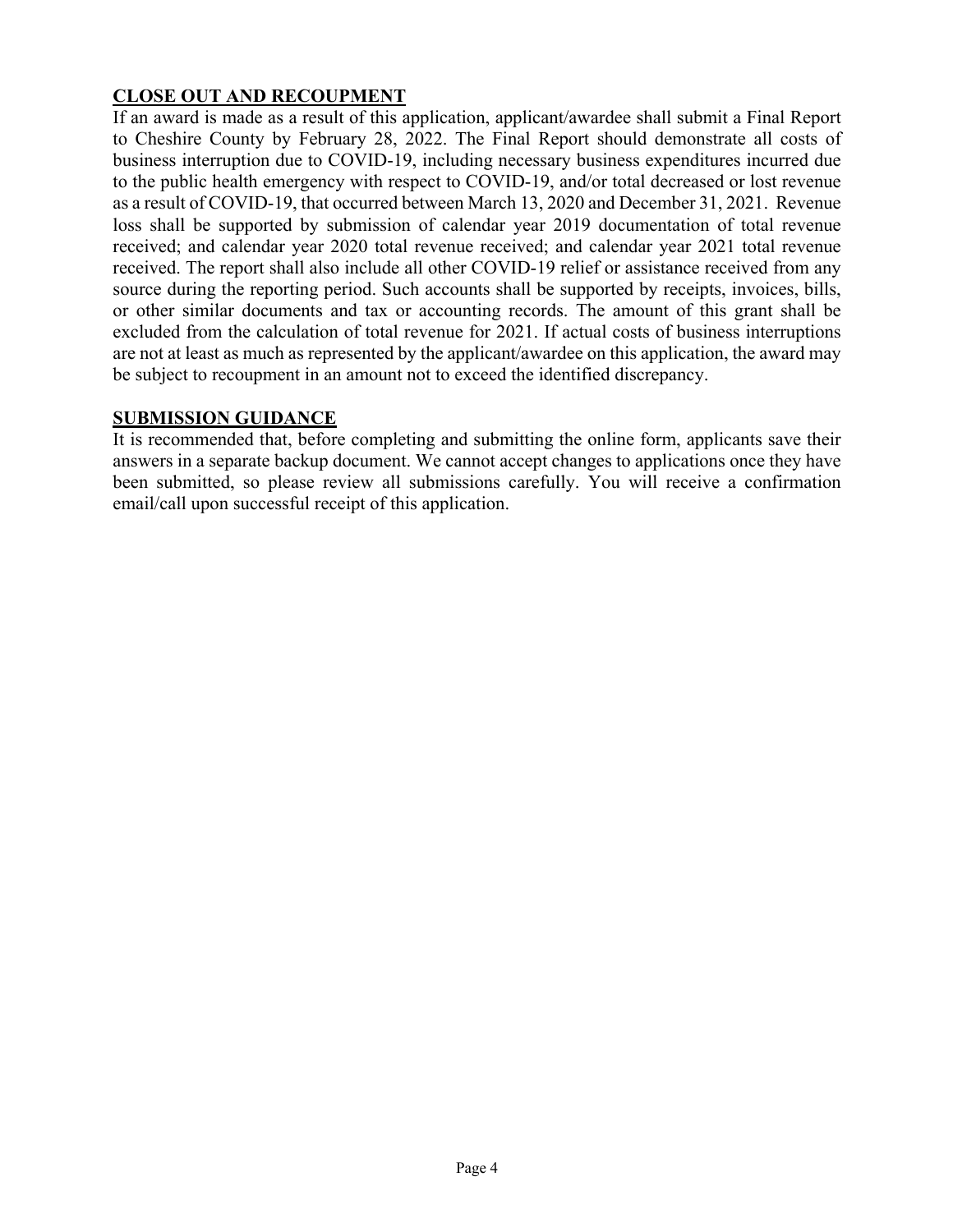#### **CHESHIRE COUNTY NONPROFITS - PANDEMIC EMERGENCY RELIEF FUND APPLICATION**

1. I acknowledge that I have read and agree to the Terms & Conditions stated above:

\_\_\_\_ Yes \_\_\_\_ No

2. What is the mission of your nonprofit and please briefly describe your activity (250 words or less):

 $\_$  , and the set of the set of the set of the set of the set of the set of the set of the set of the set of the set of the set of the set of the set of the set of the set of the set of the set of the set of the set of th

 $\mathcal{L}_\mathcal{L} = \mathcal{L}_\mathcal{L} = \mathcal{L}_\mathcal{L} = \mathcal{L}_\mathcal{L} = \mathcal{L}_\mathcal{L} = \mathcal{L}_\mathcal{L} = \mathcal{L}_\mathcal{L} = \mathcal{L}_\mathcal{L} = \mathcal{L}_\mathcal{L} = \mathcal{L}_\mathcal{L} = \mathcal{L}_\mathcal{L} = \mathcal{L}_\mathcal{L} = \mathcal{L}_\mathcal{L} = \mathcal{L}_\mathcal{L} = \mathcal{L}_\mathcal{L} = \mathcal{L}_\mathcal{L} = \mathcal{L}_\mathcal{L}$ 

- 3. When was your nonprofit created?
	- On or before March 3, 2021 After March 3, 2021
- 4. Does the nonprofit operate in County of Cheshire, NH?

\_\_\_\_ Yes \_\_\_\_ No

5. Are you currently an open and operating nonprofit?

\_\_\_\_ Yes \_\_\_\_ No

6. Are you applying for this grant due to financial losses or interruptions resulting from the COVID-19 pandemic?

Yes No

7. Have you applied for prior federal, state, or local funding pursuant to any COVID-19 relief efforts/program?

\_\_\_\_ Yes \_\_\_\_ No

- a. If "yes" to above, from which program and how much was received?
- b. Was the assistance in the form of a loan or grant?

\_\_\_\_ Loan \_\_\_\_ Grant

 $\mathcal{L}_\mathcal{L} = \mathcal{L}_\mathcal{L} = \mathcal{L}_\mathcal{L} = \mathcal{L}_\mathcal{L} = \mathcal{L}_\mathcal{L} = \mathcal{L}_\mathcal{L} = \mathcal{L}_\mathcal{L} = \mathcal{L}_\mathcal{L} = \mathcal{L}_\mathcal{L} = \mathcal{L}_\mathcal{L} = \mathcal{L}_\mathcal{L} = \mathcal{L}_\mathcal{L} = \mathcal{L}_\mathcal{L} = \mathcal{L}_\mathcal{L} = \mathcal{L}_\mathcal{L} = \mathcal{L}_\mathcal{L} = \mathcal{L}_\mathcal{L}$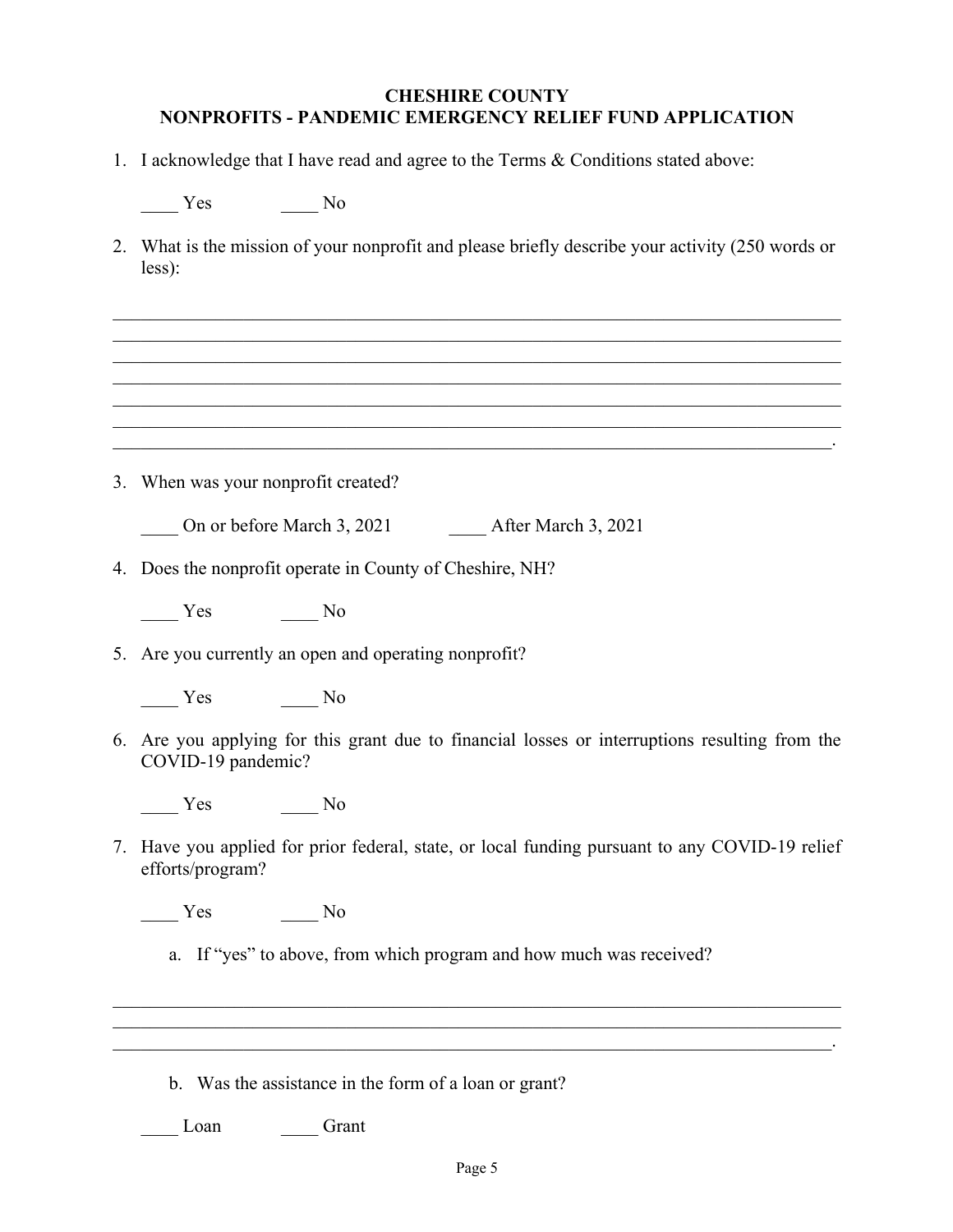- 8. Does your nonprofit fall into any of the following categories:
	- For-profit businesses;
	- Publicly traded companies;
	- Financial institutions (such as banks, lenders, pay-day lenders, auto title lenders, check cashers, businesses that principally trade money and/or mortgages, and other similar entities);
	- Insurance companies (such as life, auto, home, bail bond, and other similar entities);
	- Private or social clubs;
	- Lobbying firms or businesses that dedicate 50% or more of their time or resources to lobbying activities;
	- Organizations that generate income through activities performed in violation of state or federal law; and
	- Organizations that exist for the purpose of advancing partisan political activities.

 $Yes$  No

9. What is your relationship to the applicant?

I am completing this on behalf of the applicant (employee, CPA, CFO, other)

I am on the governing board of directors/trustees

#### **NONPROFIT INFORMATION**

10. Board of Directors/trustees Information

| $\mathbf{a}$ . | First Name:<br>Middle Name:<br>Last Name(s): |  |
|----------------|----------------------------------------------|--|
| $\mathbf{h}_1$ | First Name:<br>Middle Name:<br>Last Name(s): |  |
| $\mathbf{c}$   | First Name:<br>Middle Name:<br>Last Name(s): |  |
| $d_{-}$        | First Name:<br>Middle Name:<br>Last Name(s): |  |
| $e_{\cdot}$    | First Name:<br>Middle Name:<br>Last Name(s): |  |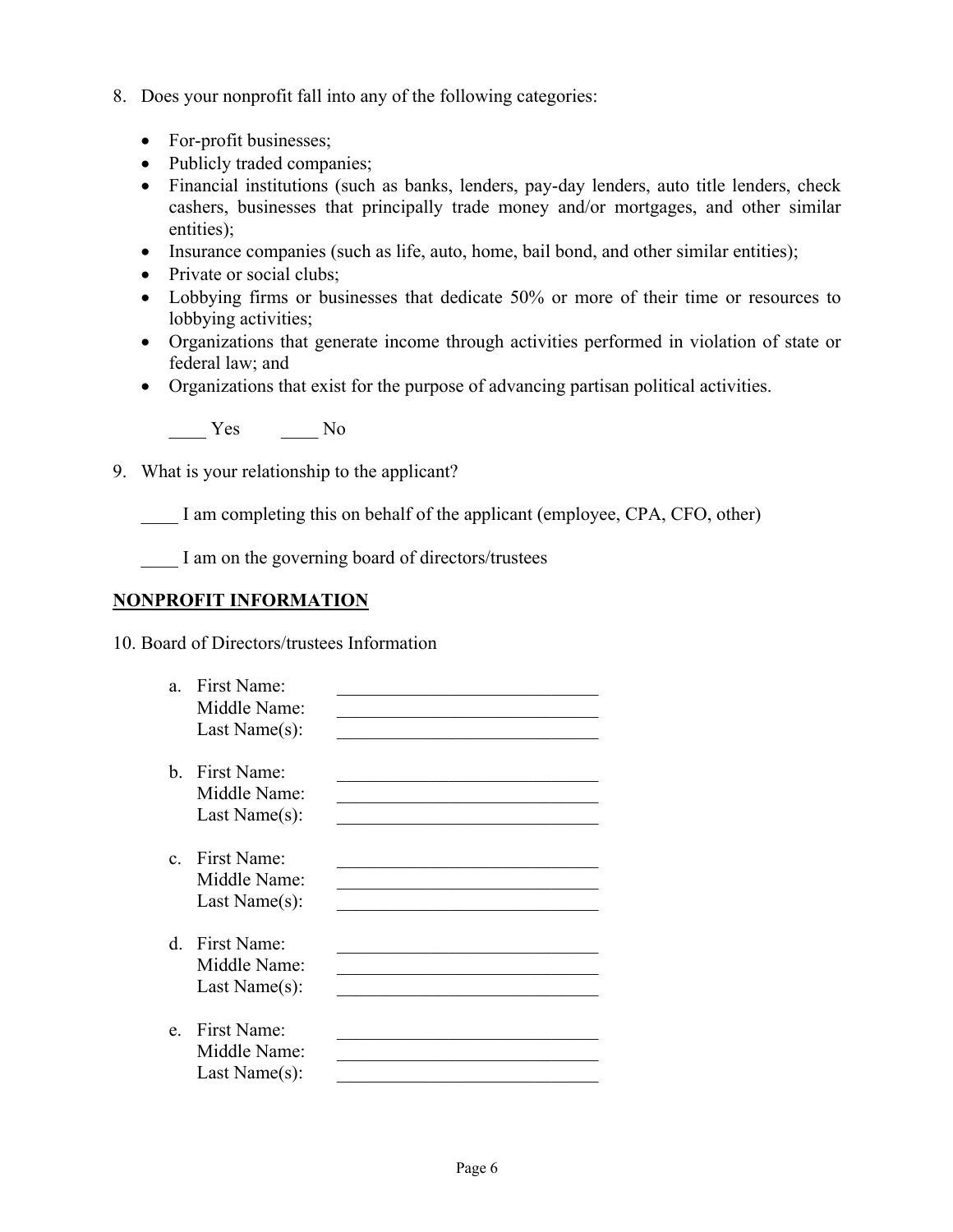11. Primary Email Contact (this email will be used for **all** communication during the application process):

| <u> 1989 - Johann John Stein, mars an deus Amerikaansk kommunister (</u>                                                         |                                                               | $\mathcal{D}_{\alpha}$ |                                                             |  |
|----------------------------------------------------------------------------------------------------------------------------------|---------------------------------------------------------------|------------------------|-------------------------------------------------------------|--|
| 12. Phone Contact                                                                                                                |                                                               |                        |                                                             |  |
| <b>Permanent Phone Number:</b>                                                                                                   |                                                               |                        |                                                             |  |
| <b>Alternative Phone Number:</b>                                                                                                 | <u> 1999 - Jan James Barnett, filozof a filozof (h. 1918)</u> |                        |                                                             |  |
| 13. Applicant Information                                                                                                        |                                                               |                        |                                                             |  |
| Website:<br><u> 2000 - Jan James James James James James James James James James James James James James James James James J</u> |                                                               |                        |                                                             |  |
|                                                                                                                                  |                                                               |                        |                                                             |  |
| Legal Applicant Name:                                                                                                            |                                                               |                        |                                                             |  |
| ,我们也不能在这里的时候,我们也不能在这里的时候,我们也不能会在这里的时候,我们也不能会在这里的时候,我们也不能会在这里的时候,我们也不能会在这里的时候,我们也                                                 |                                                               |                        |                                                             |  |
|                                                                                                                                  |                                                               |                        |                                                             |  |
| City/town:                                                                                                                       |                                                               |                        | <u> 1989 - Johann Stoff, amerikansk politiker (d. 1989)</u> |  |
| State/territory:<br><u> 1989 - Johann John Stein, mars et al. (</u>                                                              |                                                               |                        |                                                             |  |
| Zip Code:<br><u> 1990 - Johann John Stoff, deutscher Stoff</u>                                                                   |                                                               |                        |                                                             |  |
|                                                                                                                                  |                                                               |                        |                                                             |  |
| <u>ADDITIONAL NONPROFIT INFORMATION</u>                                                                                          |                                                               |                        |                                                             |  |
| 15. Years in operation                                                                                                           |                                                               |                        |                                                             |  |
| Less than 1 year                                                                                                                 |                                                               |                        |                                                             |  |
| 1-2 years                                                                                                                        |                                                               |                        |                                                             |  |
| 3-5 years                                                                                                                        |                                                               |                        |                                                             |  |
| 6-9 years                                                                                                                        |                                                               |                        |                                                             |  |
|                                                                                                                                  |                                                               |                        |                                                             |  |

\_\_\_\_\_ 10 or more years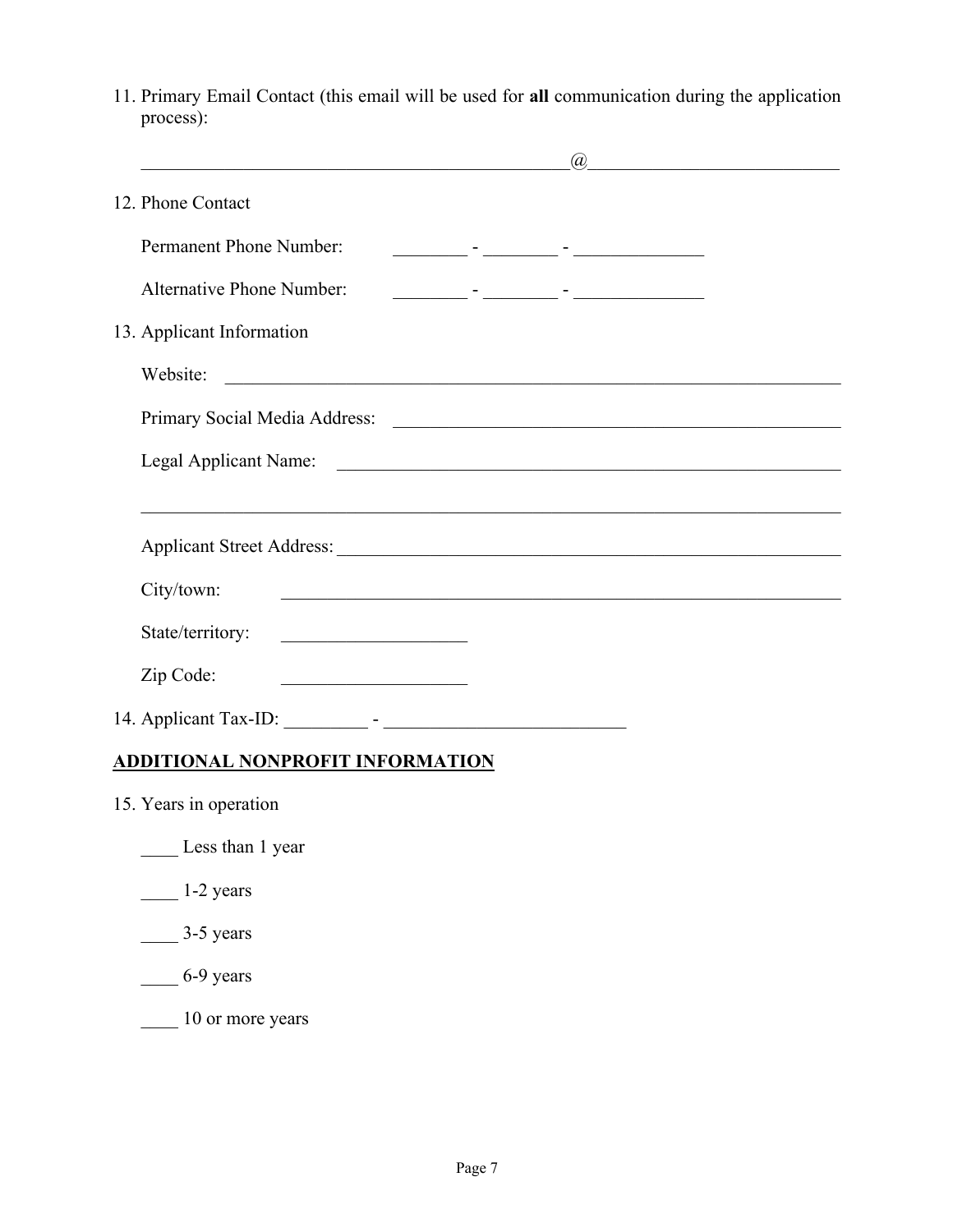16. Applicant's Gross Revenue (as reported in the most recently filed tax return)

Less than \$49,999 \_\_\_\_ \$50,000 to \$99,999 \_\_\_\_ \$100,000 to \$299,999 \_\_\_\_ \$300,000 to \$499,999 \$500,000 to \$1,000,000

Greater than \$1,000,000

17. Is the applicant-nonprofit currently in bankruptcy, or do you have plans to file for bankruptcy?

\_\_\_\_ Yes \_\_\_\_ No

18. Does the applicant have a non-discrimination policy?

Yes No

#### **GRANT INFORMATION**

19. How much do you hope to obtain through this grant? (Between \$1,000 - \$20,000).

 $\mathbb{S}$ 

20. Please list the expenditures, that you anticipate paying for to support your nonprofit if you are awarded funding. (250 words or less)

 $\mathcal{L}_\mathcal{L} = \mathcal{L}_\mathcal{L} = \mathcal{L}_\mathcal{L} = \mathcal{L}_\mathcal{L} = \mathcal{L}_\mathcal{L} = \mathcal{L}_\mathcal{L} = \mathcal{L}_\mathcal{L} = \mathcal{L}_\mathcal{L} = \mathcal{L}_\mathcal{L} = \mathcal{L}_\mathcal{L} = \mathcal{L}_\mathcal{L} = \mathcal{L}_\mathcal{L} = \mathcal{L}_\mathcal{L} = \mathcal{L}_\mathcal{L} = \mathcal{L}_\mathcal{L} = \mathcal{L}_\mathcal{L} = \mathcal{L}_\mathcal{L}$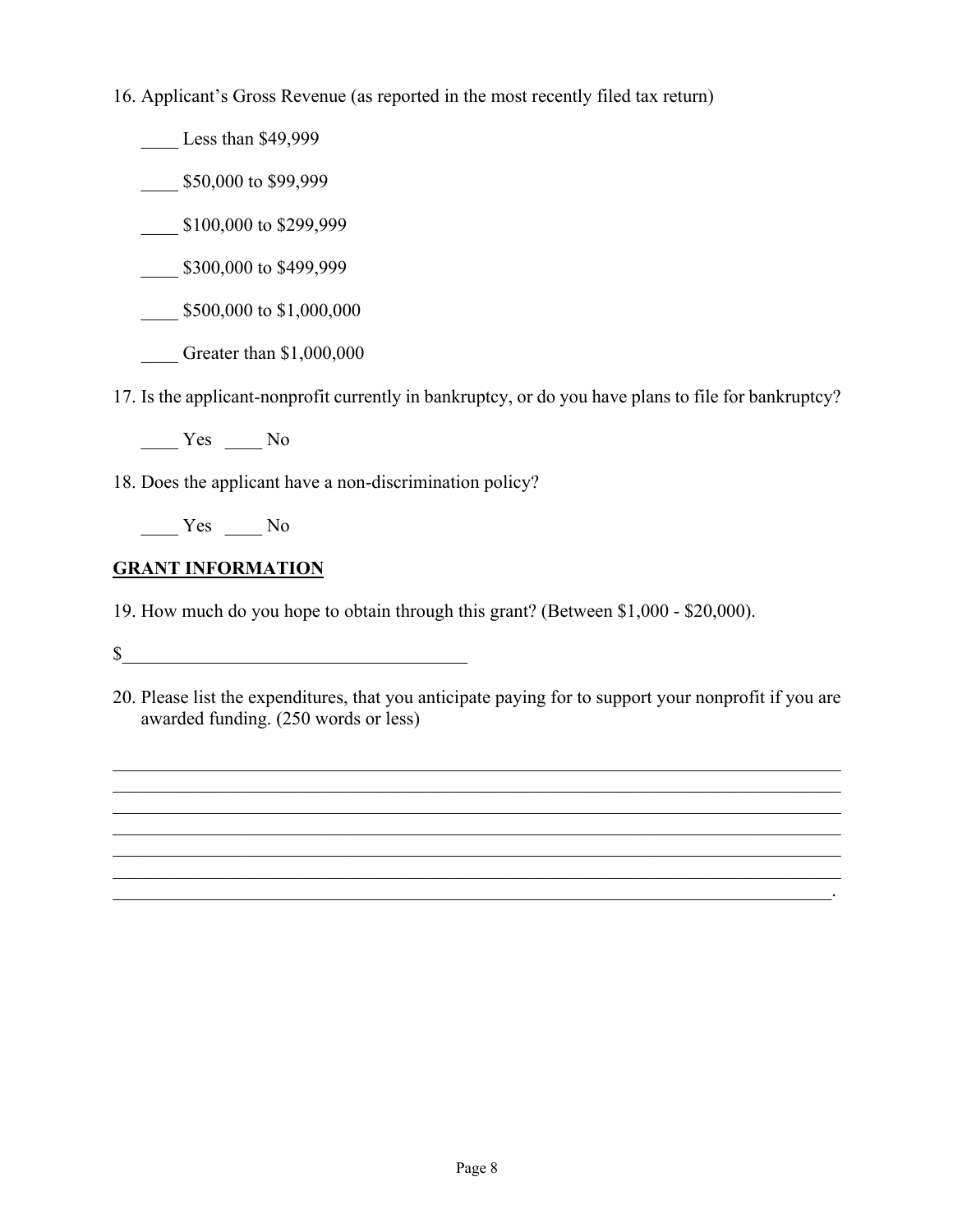21. Please describe how the COVID-19 pandemic impacted your nonprofit (loss in fundraising, employee layoffs, payroll, past-due bills, closure, etc.). If your nonprofit lost revenue, state your estimated losses. (250 words or less)

22. To the best of your knowledge, how did your revenue/net income compare for the following date ranges: July 1, 2019 to June 30, 2020; and July 1, 2020 to June 30, 2021.

 $\mathcal{L}_\mathcal{L} = \mathcal{L}_\mathcal{L} = \mathcal{L}_\mathcal{L} = \mathcal{L}_\mathcal{L} = \mathcal{L}_\mathcal{L} = \mathcal{L}_\mathcal{L} = \mathcal{L}_\mathcal{L} = \mathcal{L}_\mathcal{L} = \mathcal{L}_\mathcal{L} = \mathcal{L}_\mathcal{L} = \mathcal{L}_\mathcal{L} = \mathcal{L}_\mathcal{L} = \mathcal{L}_\mathcal{L} = \mathcal{L}_\mathcal{L} = \mathcal{L}_\mathcal{L} = \mathcal{L}_\mathcal{L} = \mathcal{L}_\mathcal{L}$ 

Decreased by less than 20%

\_\_\_\_ Decreased between 20% and 49%

- Decreased by 50% or more
- Remained the same
- \_\_\_\_ Increased
- Don't know/no answer